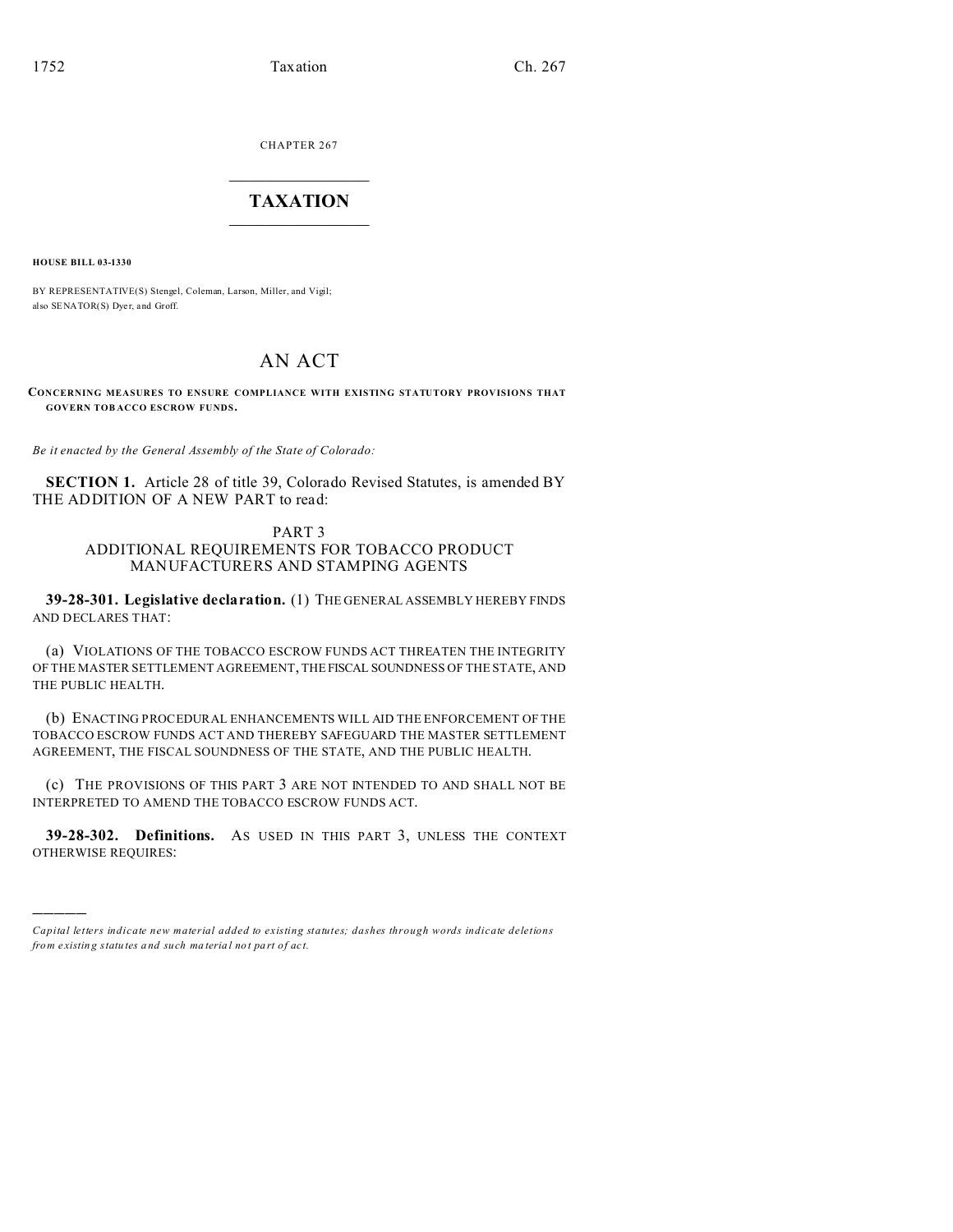## Ch. 267 Taxation 1753

(1) "BRAND FAMILY" MEANS ALL STYLES OF CIGARETTES SOLD UNDER THE SAME TRADE MARK AND DIFFERENTIATED FROM ONE ANOTHER BY MEANS OF ADDITIONAL MODIFIERSOR DESCRIPTORS, INCLUDING, BUT NOT LIMITED TO, "MENTHOL", "LIGHTS", "KINGS", AND "100S", AND INCLUDES ANY BRAND NAME, ALONE OR IN CONJUNCTION WITH ANY OTHER WORD, TRADEMARK, LOGO, SYMBOL, MOTTO, SELLING MESSAGE, RECOGNIZABLE PATTERN OF COLORS, OR ANY OTHER INDICIA OF PRODUCT IDENTIFICATION IDENTICAL OR SIMILAR TO, OR IDENTIFIABLE WITH, A PREVIOUSLY KNOWN BRAND OF CIGARETTES.

(2) "CIGARETTE" HAS THE SAME MEANING AS SET FORTH IN SECTION39-28-202 (4).

(3) "DEPARTMENT" MEANS THE DEPARTMENT OF REVENUE.

(4) "MASTER SETTLEMENT AGREEMENT" HAS THE SAME MEANING AS SET FORTH IN SECTION 39-28-202 (5).

(5) "NONPARTICIPATING MANUFACTURER" MEANS ANY TOBACCO PRODUCT MANUFACTURER THAT IS NOT A PARTICIPATING MANUFACTURER.

(6) "PARTICIPATING MANUFACTURER" HAS THE SAME MEANING AS SET FORTH IN SECTION II (jj) OF THE MASTER SETTLEMENT AGREEMENT AND ALL AMENDMENTS THERETO.

(7) "QUALIFIED ESCROW FUND" HAS THE SAME MEANING AS SET FORTH IN SECTION 39-28-202 (6).

(8) "STAMPING AGENT" MEANS A PERSON THAT IS AUTHORIZED TO AFFIX TAX STAMPSTO PACKAGES OR OTHER CONTAINERS OF CIGARETTES OR TOBACCO PRODUCTS UNDER SECTION 39-28-104 OR A PERSON THAT IS REQUIRED TO PAY THE TOBACCO PRODUCTS TAX IMPOSED PURSUANT TO SECTION 39-28.5-102 ON ROLL-YOUR-OWN TOBACCO FOR CIGARETTES.

(9) "TOBACCO CONTROL SPECIAL FUND" MEANS A SEPARATE FUND CREATED BY THIS PART 3, THE REVENUES OF WHICH DO NOT PASS THROUGH THE GENERAL FUND, AND THAT WILL BY USED BY THE DEPARTMENT FOR THE ENFORCEMENT OF THIS PART 3 AND THE TOBACCO ESCROW FUNDS ACT.

(10) "TOBACCO ESCROW FUNDS ACT" OR "ACT" MEANS THOSE PROVISIONS THAT ARE REFERRED TO AS THE MODEL ACT IN THE MASTER SETTLEMENT AGREEMENT AND THAT ARE CODIFIED AS PART 2 OF THIS ARTICLE.

(11) "TOBACCO PRODUCT MANUFACTURER" HAS THE SAME MEANING AS SET FORTH IN SECTION 39-28-202 (9).

(12) "UNITS SOLD" HAS THE SAME MEANING AS SET FORTH IN SECTION 39-28-202 (10).

**39-28-303. Certifications - directory - tax stamps.** (1) **Certification.** (a) EXCEPT AS OTHERWISE PROVIDED IN SECTION 39-28-307 (3), EVERY TOBACCO PRODUCT MANUFACTURER WHOSE CIGARETTES ARE SOLD IN THIS STATE WHETHER DIRECTLY OR THROUGH A DISTRIBUTOR, RETAILER, OR SIMILAR INTERMEDIARY OR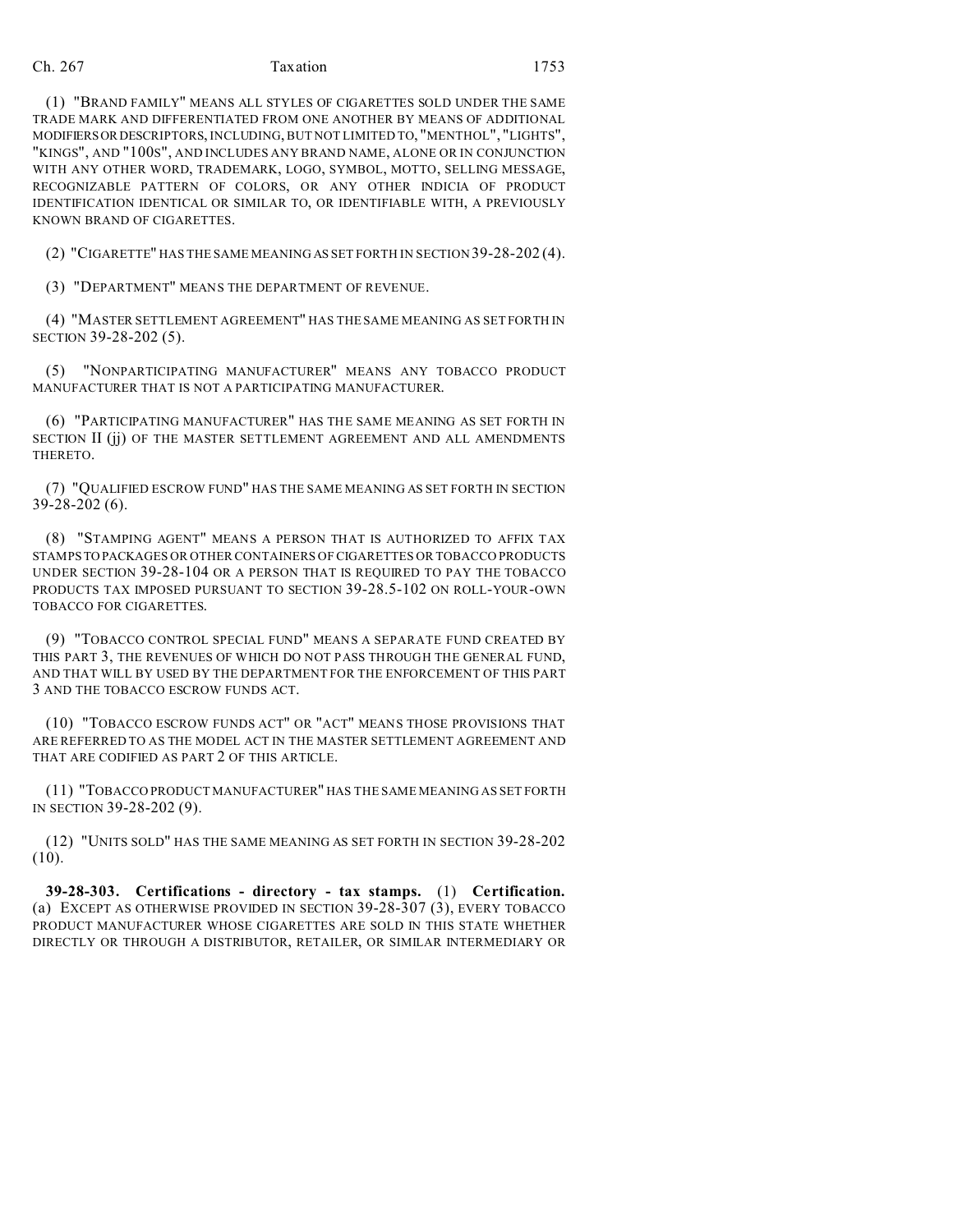1754 Taxation Ch. 267

INTERMEDIARIES SHALL EXECUTE AND DELIVER IN THE MANNER PRESCRIBED BY THE DEPARTMENT A CERTIFICATION TO THE EXECUTIVE DIRECTOR OFTHEDEPARTMENT NO LATER THAN THE THIRTIETH DAY OF APRIL EACH YEAR CERTIFYING UNDER PENALTY OF PERJURY THAT, AS OF THE DATE OF SUCH CERTIFICATION, THE TOBACCO PRODUCT MANUFACTURER EITHER IS A PARTICIPATING MANUFACTURER OR IS IN FULL COMPLIANCE WITH THE TOBACCO ESCROW FUNDS ACT AND ALL IMPLEMENTING REGULATIONS.

(b) A PARTICIPATING MANUFACTURER SHALL INCLUDE IN ITS CERTIFICATION A LIST OF ITS BRAND FAMILIES. THE PARTICIPATING MANUFACTURER SHALL UPDATE THE LIST THIRTY DAYS PRIOR TO ANY ADDITION TO OR MODIFICATION OF ITS BRAND FAMILIES BY EXECUTING AND DELIVERING A SUPPLEMENTAL CERTIFICATION TO THE DEPARTMENT.

(c) A NONPARTICIPATING MANUFACTURER SHALL INCLUDE IN ITS CERTIFICATION A COMPLETE LIST OF ALL OF ITS BRAND FAMILIES, AND THE LIST SHALL:

(I) SEPARATELY LIST:

(A) BRAND FAMILIES OF CIGARETTES AND THE NUMBER OF UNITS SOLD FOR EACH BRAND FAMILY THAT WERE SOLD IN THE STATE DURING THE PRECEDING CALENDAR YEAR; AND

(B) ALL OF THE NONPARTICIPATING MANUFACTURER'SBRAND FAMILIES THAT HAVE BEEN SOLD IN THE STATE AT ANY TIME DURING THE CURRENT CALENDAR YEAR;

(II) INDICATE BY AN ASTERISK, ANY BRAND FAMILY SOLD IN THE STATE DURING THE PRECEDING CALENDAR YEAR THAT IS NO LONGER BEING SOLD IN THE STATE AS OF THE DATE OF SUCH CERTIFICATION; AND

(III) IDENTIFY BY NAME AND ADDRESS ANY OTHER MANUFACTURER OF SUCH BRAND FAMILIES IN THE PRECEDING CALENDAR YEAR.

(d) A NONPARTICIPATING MANUFACTURER SHALL UPDATE A CERTIFICATION THIRTY DAYS PRIOR TO ANY ADDITION TO OR MODIFICATION OF ITS BRAND FAMILIES BY EXECUTING AND DELIVERING A SUPPLEMENTAL CERTIFICATION TO THE DEPARTMENT.

(e) A CERTIFICATION OF A NONPARTICIPATING MANUFACTURER SHALL FURTHER CERTIFY:

(I) THAT THE NONPARTICIPATING MANUFACTURER IS REGISTERED TO DO BUSINESS IN THE STATE OR HAS APPOINTED A RESIDENT AGENT FOR SERVICE OF PROCESS AND PROVIDED NOTICE THEREOF AS REQUIRED BY SECTION 39-28-304;

(II) THAT THE NONPARTICIPATING MANUFACTURER HAS:

(A) ESTABLISHED AND CONTINUES TO MAINTAIN A QUALIFIED ESCROW FUND, AS DEFINED IN SECTION 39-28-202 (6); AND

(B) EXECUTED A QUALIFIED ESCROW AGREEMENT THAT HAS BEEN REVIEWED AND APPROVED BY THE ATTORNEY GENERAL AND THAT GOVERNS THE QUALIFIED ESCROW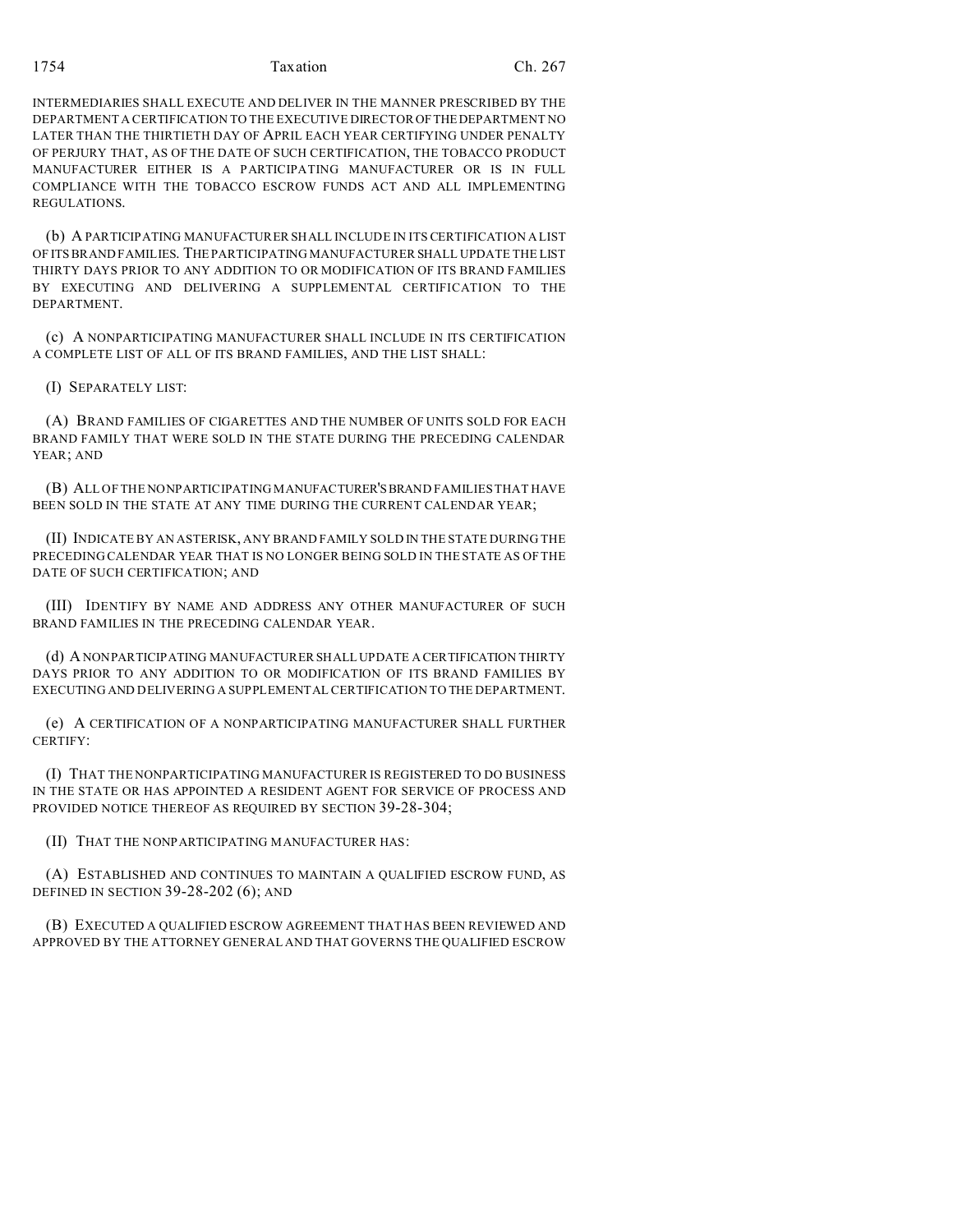FUND;

(III) THAT THE NONPARTICIPATING MANUFACTURER IS IN FULL COMPLIANCE WITH THE TOBACCO ESCROW FUNDS ACT, THIS PART 3, AND ANY RULES PROMULGATED PURSUANT TO THE TOBACCO ESCROW FUNDS ACT OR THIS PART 3; AND

(IV) THAT INFORMATION PERTAINING TO THE QUALIFIED ESCROW FUND, INCLUDING:

(A) THE NAME, ADDRESS, AND TELEPHONE NUMBER OF THEFINANCIAL INSTITUTION WHERE THE NONPARTICIPATING MANUFACTURER HAS ESTABLISHED THE QUALIFIED ESCROW FUND REQUIRED BY SECTION 39-28-203 AND ALL RULES PROMULGATED THERETO;

(B) THE ACCOUNT NUMBER OF THE QUALIFIED ESCROW FUND AND SUB-ACCOUNT NUMBER FOR THE STATE OF COLORADO;

(C) THE AMOUNT THE NONPARTICIPATING MANUFACTURER PLACED IN THE FUND FOR CIGARETTES SOLD IN THE STATE DURING THE PRECEDING CALENDAR YEAR, THE DATE AND AMOUNT OF EACH DEPOSIT, AND SUCH EVIDENCE OR VERIFICATION AS MAY BE DEEMED NECESSARY BY THE DEPARTMENT TO CONFIRM THE FOREGOING; AND

(D) THE AMOUNTS OF AND DATES OF ANY WITHDRAWAL OR TRANSFER OF FUNDS THE NONPARTICIPATING MANUFACTURER MADE AT ANY TIME FROM THE FUND OR FROM ANY OTHER QUALIFIED ESCROW FUND INTO WHICH IT EVER MADE ESCROW PAYMENTS PURSUANT TO THE TOBACCO ESCROW FUNDS ACT AND ALL RULES PROMULGATED THERETO.

(f) (I) A TOBACCO PRODUCT MANUFACTURER MAY NOT INCLUDE A BRAND FAMILY IN ITS CERTIFICATION UNLESS:

(A) IN THE CASE OF A PARTICIPATING MANUFACTURER, THE PARTICIPATING MANUFACTURER AFFIRMS THAT THE BRAND FAMILY IS TO BE DEEMED TO BE ITS CIGARETTES FOR PURPOSES OF CALCULATING ITS PAYMENTS UNDER THE MASTER SETTLEMENT AGREEMENT FOR THE RELEVANT YEAR IN THE VOLUME AND SHARES DETERMINED PURSUANT TO THE MASTER SETTLEMENT AGREEMENT; AND

(B) IN THE CASE OF A NONPARTICIPATING MANUFACTURER, THE NONPARTICIPATING MANUFACTURER AFFIRMS THAT THE BRAND FAMILY IS TO BE DEEMED TO BE ITS CIGARETTES FOR PURPOSES OF THE TOBACCO ESCROW FUNDS ACT.

(II) NOTHING IN THIS PARAGRAPH (f) SHALL BE CONSTRUED AS LIMITING OR OTHERWISE AFFECTING THE STATE'S RIGHT TO MAINTAIN THAT A BRAND FAMILY CONSTITUTES CIGARETTES OF A DIFFERENT TOBACCO PRODUCT MANUFACTURER FOR PURPOSES OF CALCULATING PAYMENTS UNDER THE MASTERSETTLEMENT AGREEMENT OR FOR PURPOSES OF PART 2 OF THIS ARTICLE.

(g) TOBACCO PRODUCT MANUFACTURERS SHALL MAINTAIN ALL INVOICES AND DOCUMENTATION OF SALES AND OTHER SUCH INFORMATION RELIED UPON FOR SUCH CERTIFICATION FOR A PERIOD OF FIVE YEARS, UNLESS OTHERWISE REQUIRED BY LAW TO MAINTAIN THEM FOR A GREATER PERIOD.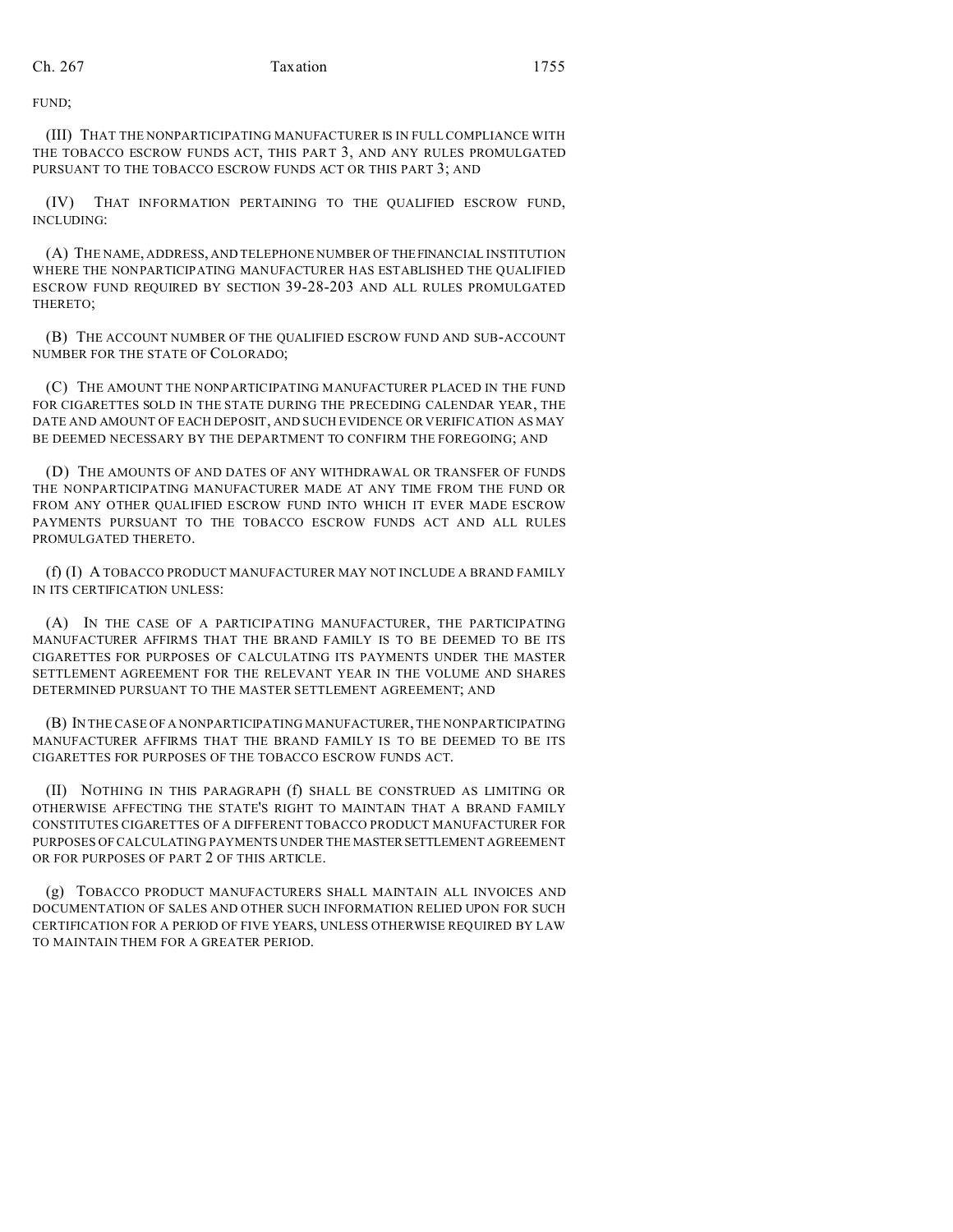### 1756 Taxation Ch. 267

(2) **Directory of cigarettes approved for stamping and sale.** (a) EXCEPT AS OTHERWISE PROVIDED IN SECTION 39-28-307 (3), NOT LATER THAN JUNE 1, 2003, THE DEPARTMENT SHALL DEVELOP AND PUBLISH ON ITS WEBSITE A DIRECTORY LISTING ALL TOBACCO PRODUCT MANUFACTURERS THAT HAVE PROVIDED CURRENT AND ACCURATE CERTIFICATIONS CONFORMING TO THE REQUIREMENTS OF SUBSECTION (1) OF THIS SECTION AND ALL BRAND FAMILIES THAT ARE LISTED IN SUCH CERTIFICATIONS; EXCEPT THAT:

(I) THE DEPARTMENT SHALL NOT INCLUDE OR RETAIN IN THE DIRECTORY THE NAME OR BRAND FAMILIES OF ANY NONPARTICIPATING MANUFACTURER THAT HAS FAILED TO PROVIDE THE REQUIRED CERTIFICATION OR WHOSE CERTIFICATION THE DEPARTMENT DETERMINES IS NOT IN COMPLIANCE WITH PARAGRAPHS (c) AND (d) OF SUBSECTION (1) OF THIS SECTION, UNLESS THE DEPARTMENT HAS DETERMINED THAT THE VIOLATION HAS BEEN CURED TO THE SATISFACTION OF THE DEPARTMENT.

(II) NEITHER A TOBACCO PRODUCT MANUFACTURER NOR BRAND FAMILY SHALL BE INCLUDED OR RETAINED IN THE DIRECTORY IF THE EXECUTIVE DIRECTOR OF THE DEPARTMENT CONCLUDES THAT:

(A) IN THE CASE OF A NONPARTICIPATING MANUFACTURER, ANY ESCROW PAYMENT REQUIRED PURSUANT TO THE TOBACCO ESCROW FUNDS ACT FOR ANY PERIOD FOR ANY BRAND FAMILY, WHETHER OR NOT LISTED BY THE NONPARTICIPATING MANUFACTURER, HAS NOT BEEN FULLY PAID INTO A QUALIFIED ESCROW FUND GOVERNED BY A QUALIFIED ESCROW AGREEMENT THAT HAS BEEN APPROVED BY THE ATTORNEY GENERAL; OR

(B) ANY OUTSTANDING FINAL JUDGMENT, INCLUDING INTEREST THEREON, FOR VIOLATIONS OF THE TOBACCO ESCROW FUNDS ACT HAS NOT BEEN FULLY SATISFIED FOR THE BRAND FAMILY AND THE MANUFACTURER.

(b) THE DEPARTMENT SHALL UPDATE THE DIRECTORY AS NECESSARY IN ORDER TO CORRECT MISTAKES AND TO ADD OR REMOVE A TOBACCO PRODUCT MANUFACTURER OR BRAND FAMILY TO KEEP THE DIRECTORY IN CONFORMITY WITH THE REQUIREMENTS OF THIS PART 3.

(c) THE DEPARTMENT SHALL TRANSMIT BY ELECTRONIC MAIL OR OTHER PRACTICABLE MEANS TO EACH STAMPING AGENT NOTICE OF ANY ADDITION TO OR REMOVAL FROM THE DIRECTORY OF A TOBACCO PRODUCT BRAND MANUFACTURER OR BRAND FAMILY. IN ADDITION, THE DEPARTMENT SHALL TRANSMIT BY ELECTRONIC MAIL OR OTHER PRACTICAL MEANS TO EACH STAMPING AGENT NOTICE OF THE POTENTIAL REMOVAL FROM THE DIRECTORY OF A TOBACCO PRODUCT BRAND MANUFACTURER OR BRAND FAMILY THREE CALENDAR DAYS BEFORE THE TOBACCO PRODUCT BRAND MANUFACTURER OR BRAND FAMILY IS ACTUALLY REMOVED FROM THE DIRECTORY. UNLESS OTHERWISE PROVIDED BY AGREEMENT BETWEEN A STAMPING AGENT AND A TOBACCO PRODUCT MANUFACTURER, A STAMPING AGENT SHALL BE ENTITLED TO A REFUND FROM A TOBACCO PRODUCT MANUFACTURER OF ANY MONEY PAID BY THE STAMPING AGENT TO THE TOBACCO PRODUCT MANUFACTURER FOR ANY CIGARETTES OF THE TOBACCO PRODUCT MANUFACTURER STILL HELD BY THE STAMPING AGENT ON THE DATE OF NOTICE BY THE DEPARTMENT OF THE REMOVAL FROM THE DIRECTORY OF THE TOBACCO PRODUCT MANUFACTURER OR THE BRAND FAMILY OF THE CIGARETTES. THE DEPARTMENT SHALL NOT RESTORE TO THE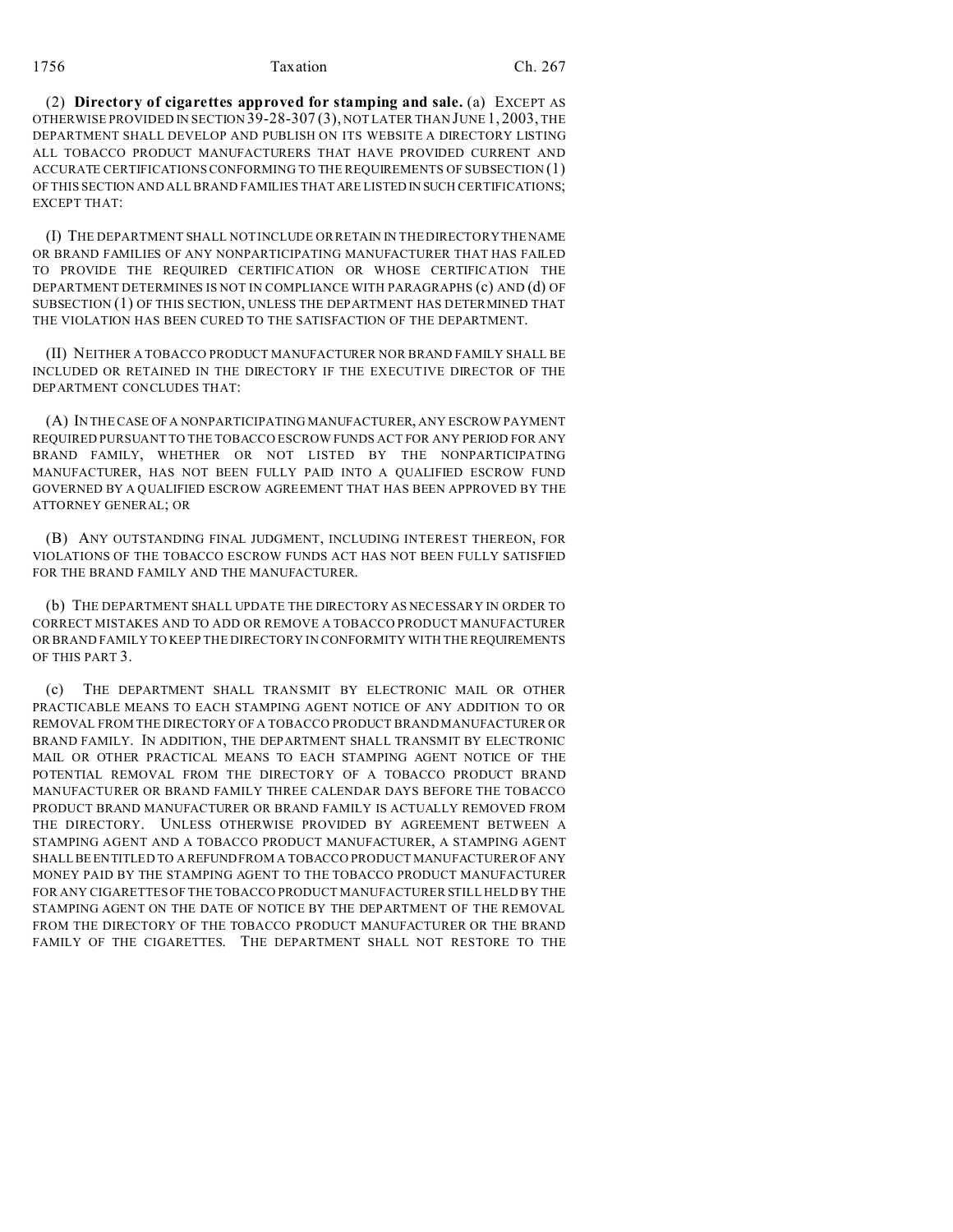## Ch. 267 Taxation 1757

DIRECTORY A TOBACCO PRODUCT MANUFACTURER OR A BRAND FAMILY UNTIL THE TOBACCO PRODUCT MANUFACTURER HAS PAID THE STAMPING AGENT ANY REFUND DUE.

(d) EVERY STAMPING AGENT SHALL PROVIDE AND UPDATE AS NECESSARY AN ELECTRONIC MAIL ADDRESS TO THE DEPARTMENT FOR THE PURPOSE OF RECEIVING ANY NOTIFICATIONS THAT MAY BE REQUIRED BY THIS PART 3.

(3) **Prohibition against stamping or sale of cigarettes not in the directory.** IT SHALL BE UNLAWFUL FOR ANY PERSON TO:

(a) AFFIX A STAMP TO A PACKAGE OR OTHER CONTAINER OF CIGARETTES OF A TOBACCO PRODUCT MANUFACTURER OR BRAND FAMILY NOT INCLUDED IN THE DIRECTORY; OR

(b) SELL, OFFER, OR POSSESS FOR SALE IN THIS STATE CIGARETTES OF A TOBACCO PRODUCT MANUFACTURER OR BRAND FAMILY NOT INCLUDED IN THE DIRECTORY.

**39-28-304. Agent for service of process.** (1) A NONRESIDENT OR FOREIGN NONPARTICIPATING MANUFACTURER THAT HAS NOT REGISTERED TO DO BUSINESS IN THE STATE AS A FOREIGN CORPORATION OR BUSINESS ENTITY SHALL, AS A CONDITION PRECEDENT TO HAVING ITS BRAND FAMILIES LISTED OR RETAINED IN THE DIRECTORY, APPOINT AND CONTINUALLY ENGAGE WITHOUT INTERRUPTION THE SERVICES OF AN AGENT IN THE STATE TO ACT AS AN AGENT FOR THE SERVICE OF PROCESS ON WHOM ALL PROCESS, AND ANY ACTION OR PROCEEDING AGAINST THE NONPARTICIPATING MANUFACTURER CONCERNING OR ARISING OUT OF THE ENFORCEMENT OF THIS PART 3 AND THE TOBACCO ESCROW FUNDS ACT, MAY BE SERVED IN ANY MANNER AUTHORIZED BY LAW. SUCH SERVICE SHALL CONSTITUTE LEGAL AND VALID SERVICE OF PROCESS ON THE NONPARTICIPATING MANUFACTURER. THE NONPARTICIPATING MANUFACTURER SHALL PROVIDE THE NAME, ADDRESS, PHONE NUMBER, AND PROOF OFTHE APPOINTMENT AND AVAILABILITY OF THE AGENT TO AND TO THE SATISFACTION OF THE EXECUTIVE DIRECTOR OF THE DEPARTMENT AND THE ATTORNEY GENERAL.

(2) A NONPARTICIPATING MANUFACTURER SHALL PROVIDE NOTICE TO THE EXECUTIVE DIRECTOR OF THE DEPARTMENT AND THE ATTORNEY GENERAL AT LEAST THIRTY CALENDAR DAYS PRIOR TO TERMINATION OF THE AUTHORITY OF AN AGENT AND SHALL FURTHER PROVIDE PROOF TO THE SATISFACTION OF THE ATTORNEY GENERAL OF THE APPOINTMENT OF A NEW AGENT AT LEAST FIVE CALENDAR DAYS PRIOR TO THE TERMINATION OF AN EXISTING AGENT APPOINTMENT. IN THE EVENT AN AGENT TERMINATES AN AGENCY APPOINTMENT, THE NONPARTICIPATING MANUFACTURER SHALL NOTIFY THE EXECUTIVE DIRECTOR AND THE ATTORNEY GENERAL OF THE TERMINATION WITHIN FIVE CALENDAR DAYS AND SHALL INCLUDE PROOF TO THE SATISFACTION OF THE ATTORNEY GENERAL OF THE APPOINTMENT OF A NEW AGENT.

(3) A NONPARTICIPATING MANUFACTURER WHOSE PRODUCTS ARE SOLD IN THIS STATE WITHOUT APPOINTING OR DESIGNATING AN AGENT AS HEREIN REQUIRED SHALL BE DEEMED TO HAVE APPOINTED THE SECRETARY OF STATE AS THE AGENT AND MAY BE PROCEEDED AGAINST IN THE COURTS OF THIS STATE BY SERVICE OF PROCESS UPON THE SECRETARY OF STATE. HOWEVER, THE APPOINTMENT OF THE SECRETARY OF STATE AS THE AGENT SHALL NOT SATISFY THE CONDITION PRECEDENT TO HAVING THE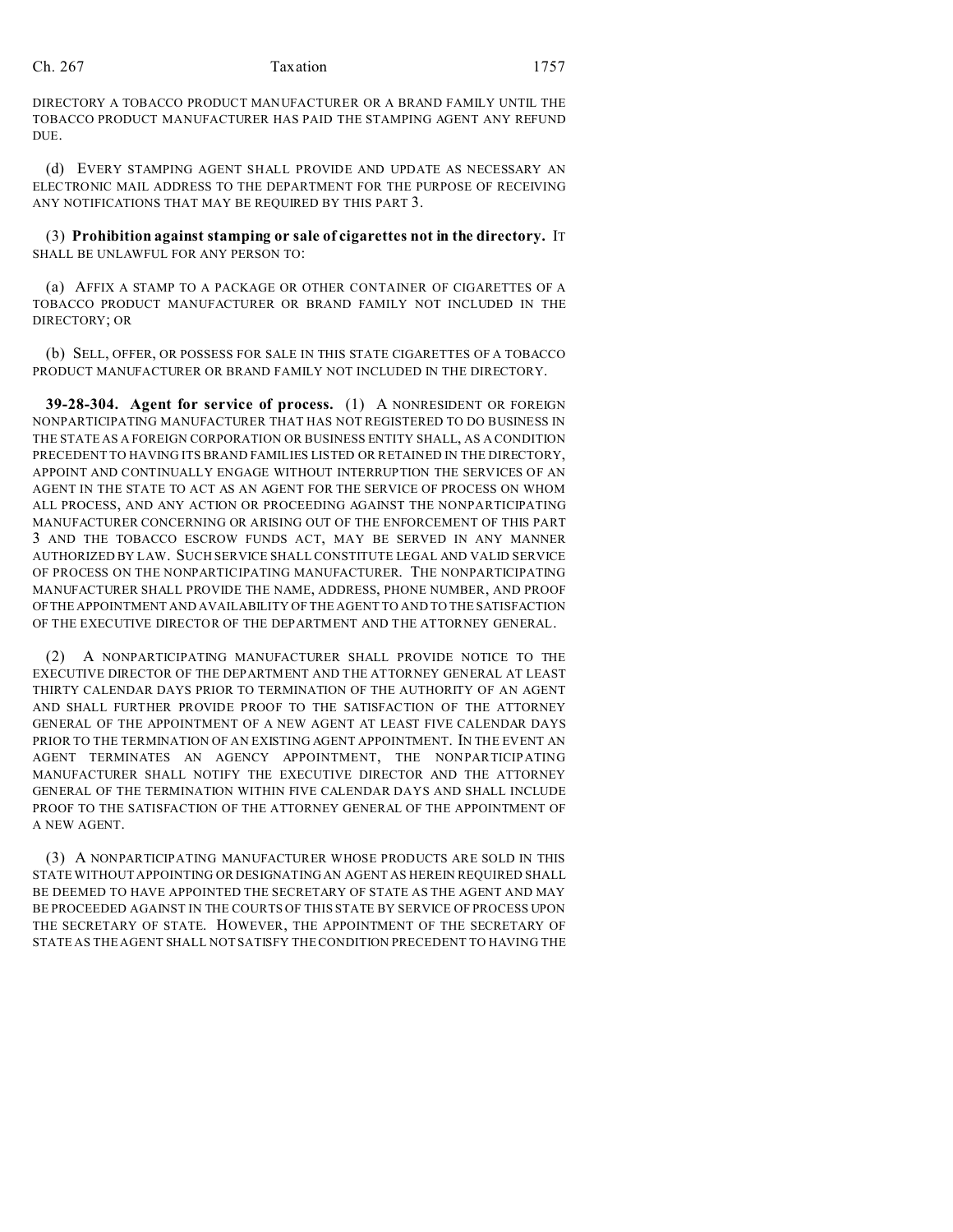NONPARTICIPATING MANUFACTURER'S BRAND FAMILIES LISTED OR RETAINED IN THE DIRECTORY.

**39-28-305. Reporting of information - escrow installments.** (1) **Reporting by stamping agents.** NOT LATER THAN TWENTY DAYS AFTER THE END OF EACH MONTH, EACH STAMPING AGENT SHALL SUBMIT TO THE DEPARTMENT SUCH INFORMATION AS THE DEPARTMENT REQUIRES TO FACILITATE COMPLIANCE WITH THIS PART 3, INCLUDING, BUT NOT LIMITED TO, A LIST BY BRAND FAMILY OF THE TOTAL NUMBER OF CIGARETTES, OR IN THE CASE OF ROLL-YOUR-OWN, THE EQUIVALENT STICK COUNT FOR WHICH THE STAMPING AGENT AFFIXED STAMPS DURING THE PREVIOUS CALENDAR MONTH OR OTHERWISE PAID THE TAX DUE FOR SUCH CIGARETTES. THE STAMPING AGENT SHALL MAINTAIN AND MAKE AVAILABLE TO THE DEPARTMENT ALL INVOICES AND DOCUMENTATION OF SALES OF ALL NONPARTICIPATING MANUFACTURER CIGARETTES AND ANY OTHER INFORMATION RELIED UPON IN REPORTING TO THE DEPARTMENT FOR A PERIOD OF FIVE YEARS.

(2) **Disclosure of information.** THE DEPARTMENT IS AUTHORIZED TO DISCLOSE TO THE ATTORNEY GENERAL ANY INFORMATION RECEIVED UNDER THIS PART 3 AND REQUESTED BY THE ATTORNEY GENERAL FOR PURPOSES OF DETERMINING COMPLIANCE WITH AND ENFORCING THE PROVISIONS OF THIS PART 3. THE DEPARTMENT AND THE ATTORNEY GENERAL SHALL SHARE WITH EACH OTHER THE INFORMATION RECEIVED UNDER THIS PART 3 AND MAY SHARE THE INFORMATION WITH OTHER FEDERAL, STATE, OR LOCAL AGENCIES ONLY FOR PURPOSES OF ENFORCEMENT OF THIS PART 3, THE TOBACCO ESCROW FUNDS ACT, OR CORRESPONDING LAWS OF OTHER STATES.

(3) **Verification of qualified escrow fund.** THE ATTORNEY GENERAL MAY REQUIRE AT ANY TIME FROM A NONPARTICIPATING MANUFACTURER, PROOF FROM THE FINANCIAL INSTITUTION IN WHICH THE MANUFACTURER HAS ESTABLISHEDAQUALIFIED ESCROW FUND FOR THE PURPOSE OF COMPLIANCE WITH THE TOBACCO ESCROW FUNDS ACT OF THE AMOUNT OF MONEY IN THE FUND, EXCLUSIVE OF INTEREST, BEING HELD ON BEHALF OF THE STATE, THE DATES OF DEPOSITS, AND THE DATES AND AMOUNTS OF ALL WITHDRAWALS FROM SUCH FUND.

(4) **Requests for additional information.** IN ADDITION TO THE INFORMATION REQUIRED TO BE SUBMITTED PURSUANT TO REGULATION NUMBER 39-28-202 (3) AND (4) OR ANY SUCCESSOR RULE OF THE DEPARTMENT (1 CCR 201-7), THE DEPARTMENT OR THE ATTORNEY GENERAL MAY REQUIRE A STAMPING AGENT, DISTRIBUTOR, OR TOBACCO PRODUCT MANUFACTURER TO SUBMIT ANY ADDITIONAL INFORMATION, INCLUDING, BUT NOT LIMITED TO, SAMPLES OF THE PACKAGING OR LABELING OF EACH BRAND FAMILY, AS IS NECESSARY TO ENABLE THE DEPARTMENT OR THE ATTORNEY GENERAL TO DETERMINE WHETHER A TOBACCO PRODUCT MANUFACTURER IS IN COMPLIANCE WITH THIS PART 3.

(5) **Quarterly escrow installments.** TO PROMOTE COMPLIANCE WITH THE PROVISIONS OF THIS PART 3, THE DEPARTMENT MAY PROMULGATE RULES REQUIRING A TOBACCO PRODUCT MANUFACTURER SUBJECT TO THE REQUIREMENTS OF SECTION 39-28-303 (1) (c) TO MAKE THE ESCROW DEPOSITS REQUIRED IN QUARTERLY INSTALLMENTS DURING THE YEAR IN WHICH THE SALES COVERED BY SUCH DEPOSITS ARE MADE. THE DEPARTMENT MAY REQUIRE PRODUCTION OF INFORMATION SUFFICIENT TO ENABLE THE DEPARTMENT TO DETERMINE THE ADEQUACY OF THE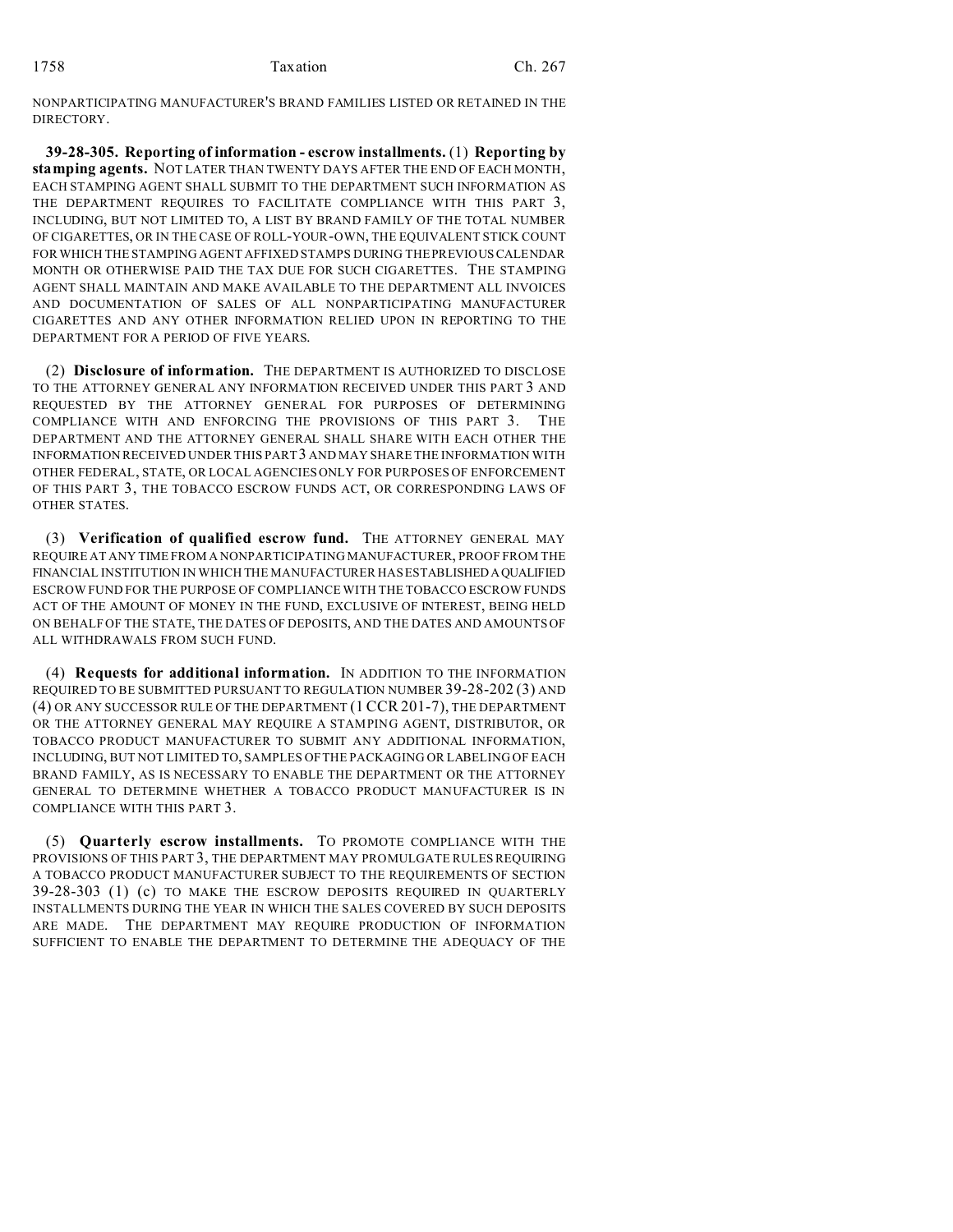## Ch. 267 Taxation 1759

#### AMOUNT OF THE INSTALLMENT DEPOSIT.

**39-28-306. Penalties and other remedies.** (1) **License revocation and civil penalty.** IN ADDITION TO OR IN LIEU OF ANY OTHER CIVIL OR CRIMINAL REMEDY PROVIDED BY LAW, UPON A DETERMINATION THAT A STAMPING AGENT HAS VIOLATED SECTION 39-28-303 (3) OR ANY RULE ADOPTED PURSUANT THERETO, THE EXECUTIVE DIRECTOR OF THE DEPARTMENT MAY REVOKE OR SUSPEND THE LICENSE OF ANY STAMPING AGENT IN THE MANNER PROVIDED BY SECTIONS 39-28-102 (1) AND 39-28.5-104. EACH STAMP AFFIXED AND EACH OFFER TO SELL CIGARETTES IN VIOLATION OF SECTION 39-28-303 (3) SHALL CONSTITUTE A SEPARATE VIOLATION. FOR EACH VIOLATION, THE EXECUTIVE DIRECTOR MAY ALSO IMPOSE A CIVIL PENALTY IN AN AMOUNT NOT TO EXCEED THE GREATER OF FIVE HUNDRED PERCENT OF THE RETAIL VALUE OF THE CIGARETTES SOLD OR FIVE THOUSAND DOLLARS UPON A DETERMINATION OF A VIOLATION OF SECTION 39-28-303 (3) OR ANY RULES ADOPTED PURSUANT THERETO.

(2) **Contraband and seizure.** ANY CIGARETTES THAT HAVE BEEN SOLD, OFFERED FOR SALE, OR POSSESSED FOR SALE IN THIS STATE IN VIOLATION OF SECTION 39-28-303 (3) SHALL BE DEEMED A CONTRABAND ARTICLE AS DEFINED BY SECTION 16-13-502 (1), C.R.S. THE CIGARETTES SHALL BE SUBJECT TO SEIZURE AND FORFEITURE AS PROVIDED IN THE "COLORADO CONTRABAND FORFEITURE ACT", PART 5 OF ARTICLE 13 OF TITLE 16, C.R.S., AND ANY CIGARETTES SO SEIZED AND FORFEITED SHALL BE DESTROYED AND NOT RESOLD.

(3) **Injunction.** THE ATTORNEY GENERAL, ON BEHALF OF THE DEPARTMENT, MAY SEEK AN INJUNCTION TO RESTRAIN A THREATENED OR ACTUAL VIOLATION OF SECTION 39-28-303 (3) OR 39-28-305 (1) OR (4) BY A STAMPING AGENT AND TO COMPEL THE STAMPING AGENT TO COMPLY WITH THOSE STATUTORY PROVISIONS.

(4) **Unlawful sale and distribution.** IT IS UNLAWFUL FOR A PERSON TO SELL, DISTRIBUTE, ACQUIRE, HOLD, OWN, POSSESS, TRANSPORT, IMPORT, OR CAUSE TO BE IMPORTED CIGARETTES THAT THE PERSON KNOWS OR SHOULD KNOW ARE INTENDED FOR DISTRIBUTION OR SALE IN THE STATE IN VIOLATION OF SECTION 39-28-303 (3). A VIOLATION OF THIS SECTION IS A CLASS 2 MISDEMEANOR.

(5) **Colorado consumer protection act.** A PERSON WHO VIOLATES SECTION 39-28-303 (3) ENGAGES IN AN UNFAIR AND DECEPTIVE TRADE PRACTICE IN VIOLATION OF SECTION 6-1-105, C.R.S.

(6) **Disgorgement of profits for violations of this part 3.** IF A COURT DETERMINES THAT A PERSON HAS VIOLATED THIS PART 3, THE COURT SHALL ORDER ANY PROFITS, GAIN, GROSS RECEIPTS, OR OTHER BENEFIT FROM THE VIOLATION TO BE DISGORGED AND PAID TO THE STATE TREASURER FOR DEPOSIT INTO THE TOBACCO CONTROL SPECIALFUND,WHICH IS HEREBY CREATED. UNLESS OTHERWISE EXPRESSLY PROVIDED, THE REMEDIES OR PENALTIES PROVIDED BY THIS PART 3 ARE CUMULATIVE TO EACH OTHER AND TO THE REMEDIES OR PENALTIES AVAILABLE UNDER ALL OTHER LAWS OF THIS STATE.

**39-28-307. Miscellaneous provisions.** (1) **Notice and review of determination.** A DETERMINATION OF THE DEPARTMENT TO NOT LIST OR TO REMOVE FROM THE DIRECTORY A BRAND FAMILY OR TOBACCO PRODUCT MANUFACTURER